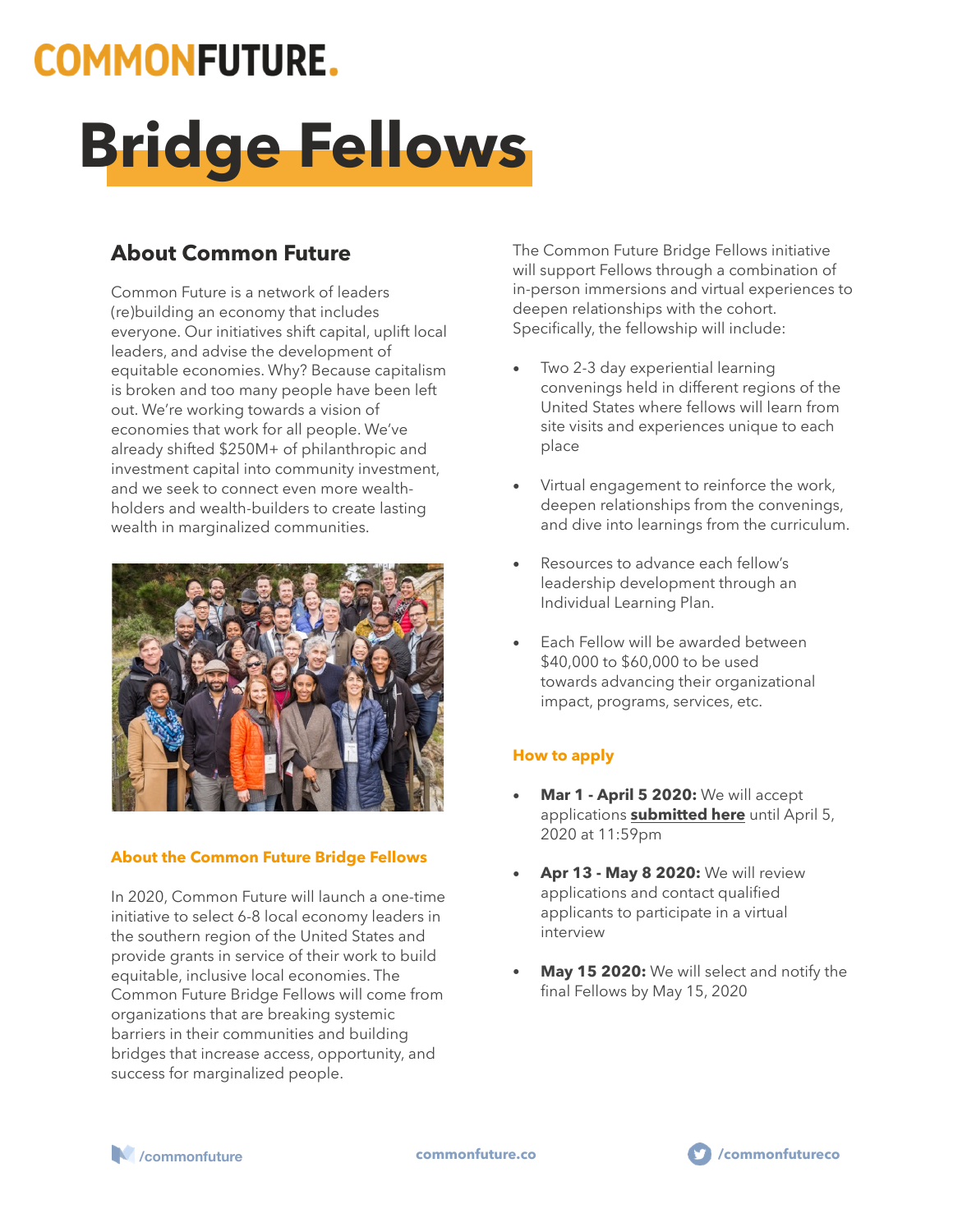# **COMMONFUTURE.**

### **Program FAQs**

### **What do we look for in an applicant?**

Common Future Bridge Fellows are leaders (CEOs, directors, presidents, co-founders, etc.) of community-based nonprofits, social enterprises, entrepreneurial-support organizations, and other entities that are focused on closing the racial wealth gap by supporting entrepreneurs and improving the physical and economic health of their communities. We look for leaders of organizations that are small-medium size (less than 50 employees), established, and beyond the startup phase.

### **Location Eligibility**

We will accept applications for Fellows from the Southeastern U.S., prioritizing select cities and their surrounding regions, including: Jackson, MS, Baton Rouge, LA, Atlanta, GA, Memphis, TN, Little Rock, AR, and Louisville, KY. **Applicants from across the Southeastern U.S. are encouraged to apply** if they meet requirements for the work (See "What do we look for in an applicant?").

### **We expect all Fellows to:**

- Lead work that is intentionally focused on addressing the root causes of inequality through a systems-approach
- Be intersectional and interdisciplinary in their approach, holding a global interest, openness, curiosity, and commitment to reach beyond their boundaries
- Have strong leadership skills and a strategic mindset
- Have a proven track record and the backing of your community who see you as a bridge builder and fierce collaborator
- Have examples of successful collaborations at the local, regional, or national level
- Have a clear vision and ability to articulate what is possible in the short and long-term
- Demonstrate financial viability with a proven track record of fundraising, financial acumen, and ability to convene and maintain key partnerships;
- Have a demonstrated track record, yet still be in a position to grow and build upon their impact.

### **Minimum qualifications for applicants:**

- You are over 18
- You are mid-career
- You have at least three years experience leading local projects that yield results
- You are committed to the time and requirements of the fellowship (see "Fellowship Expectations")
- You are proficient in English or can demonstrate a path to proficiency
- You are not a political candidate or official
- You are based in one of the locations listed above

### **Who is not a good fit?**

Candidates who have been the beneficiaries of other prestigious fellowships and awards (although we will not disqualify these applicants). We are not seeking fellows who have yet to establish an organization, or who aren't affiliated with an institution.

### **Is this a continuation of the BALLE Local Economy Fellowship?**

The Common Future Bridge Fellows experience will source leaders working at the same intersections of local economy work, but with a different program experience. They will be considered Common Future Fellows and join our growing network alongside alumni of the Local Economy Fellowship.